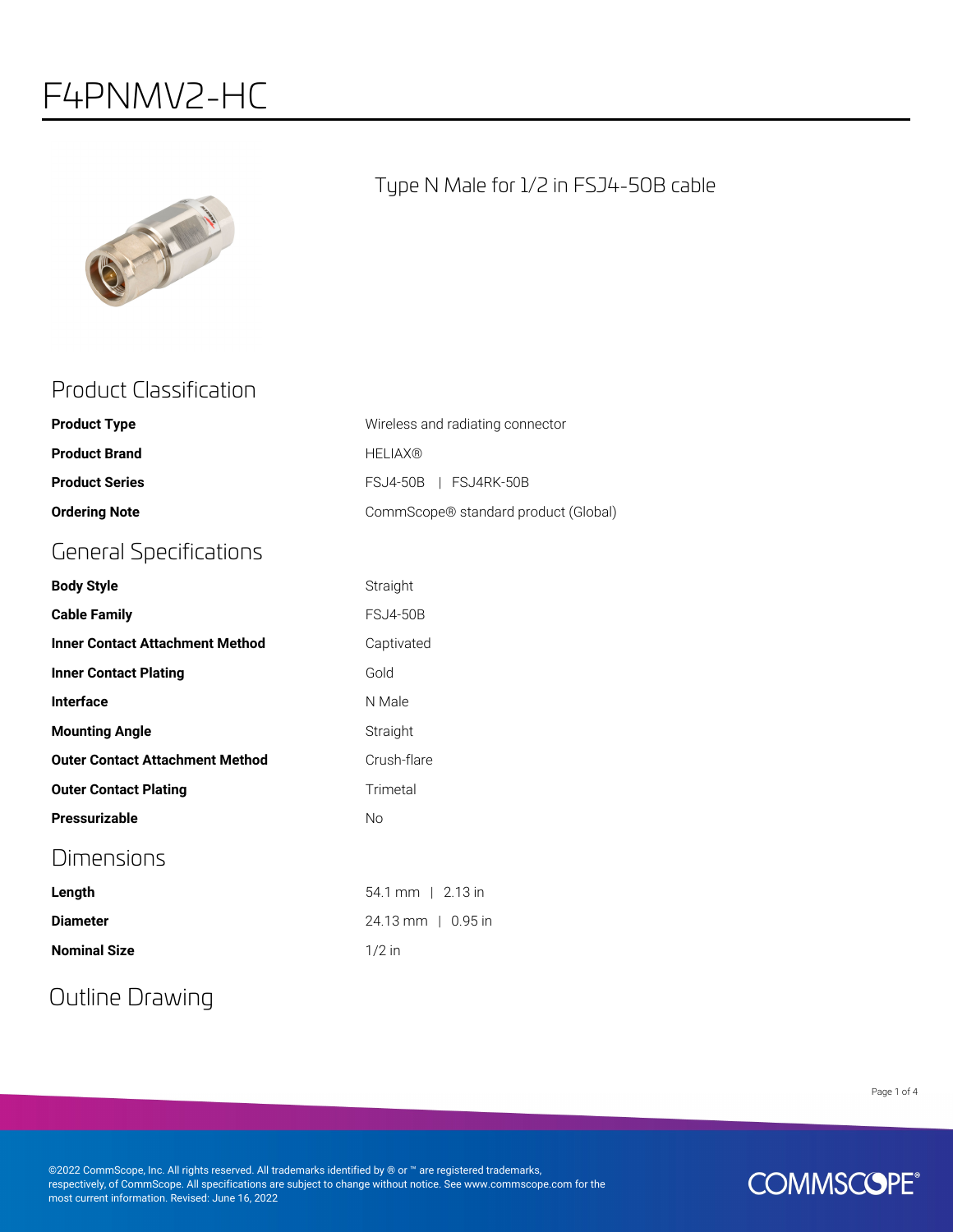

#### Electrical Specifications

| 3rd Order IMD at Frequency                 | -120 dBm @ 910 MHz   |
|--------------------------------------------|----------------------|
| 3rd Order IMD Test Method                  | Two +43 dBm carriers |
| <b>Insertion Loss Coefficient, typical</b> | 0.05                 |
| <b>Average Power at Frequency</b>          | 0.6 kW @ 900 MHz     |
| Cable Impedance                            | 50 ohm               |
| <b>Connector Impedance</b>                 | 50 ohm               |
| dc Test Voltage                            | 2000 V               |
| <b>Inner Contact Resistance, maximum</b>   | 2 m0hm               |
| <b>Insulation Resistance, minimum</b>      | 5000 MOhm            |
| <b>Operating Frequency Band</b>            | $0 - 12000$ MHz      |
| <b>Outer Contact Resistance, maximum</b>   | $0.3 \text{ mOhm}$   |
| Peak Power, maximum                        | 10 kW                |
| RF Operating Voltage, maximum (vrms)       | 707 V                |
| <b>Shielding Effectiveness</b>             | $-110$ dB            |

#### VSWR/Return Loss

| <b>Frequency Band</b> | <b>VSWR</b> | Return Loss (dB) |
|-----------------------|-------------|------------------|
| 0-1000 MHz            | 1.032       | 36.06            |

Page 2 of 4

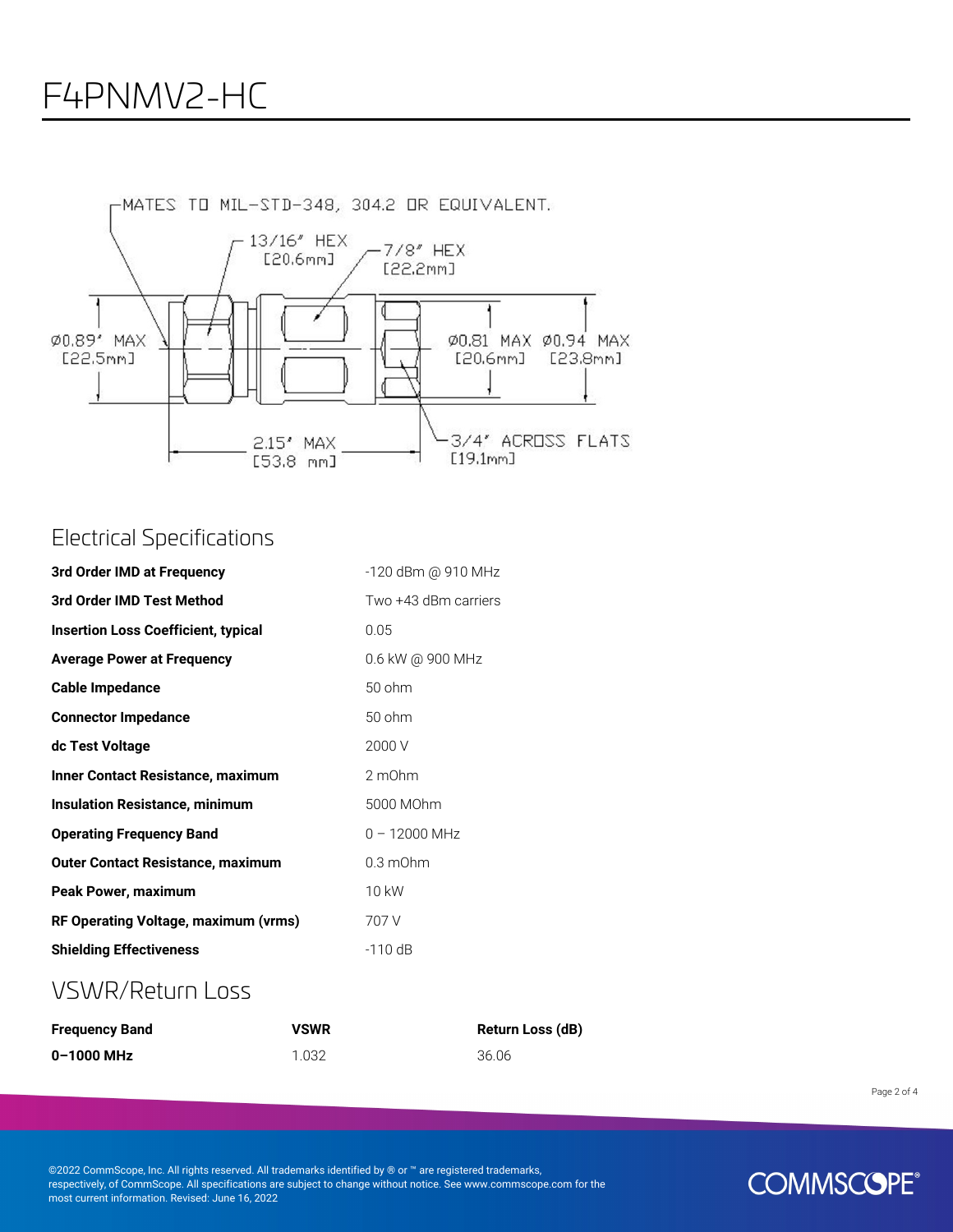## F4PNMV2-HC

| 1010-2000 MHz<br>2010-3000 MHz             | 1.036<br>1.083 | 35.05<br>27.99                              |  |
|--------------------------------------------|----------------|---------------------------------------------|--|
| <b>Mechanical Specifications</b>           |                |                                             |  |
| <b>Attachment Durability</b>               |                | 25 cycles                                   |  |
| <b>Connector Retention Tensile Force</b>   |                | 889.64 N   200 lbf                          |  |
| <b>Connector Retention Torque</b>          |                | 5.42 N-m   47.998 in lb                     |  |
| <b>Coupling Nut Proof Torque</b>           |                | 4.52 N-m   39.997 in lb                     |  |
| <b>Coupling Nut Retention Force</b>        |                | 444.82 N   100 lbf                          |  |
| <b>Coupling Nut Retention Force Method</b> |                | MIL-C-39012C-3.25, 4.6.22                   |  |
| <b>Insertion Force</b>                     |                | $66.72 N$   15 lbf                          |  |
| <b>Insertion Force Method</b>              |                | MIL-C-39012C-3.12, 4.6.9                    |  |
| <b>Interface Durability</b>                |                | 500 cycles                                  |  |
| <b>Interface Durability Method</b>         |                | IEC 61169-16:9.5                            |  |
| <b>Mechanical Shock Test Method</b>        |                | MIL-STD-202F, Method 213B, Test Condition C |  |

### Environmental Specifications

| <b>Operating Temperature</b>              | $-55$ °C to +85 °C (-67 °F to +185 °F)                                |
|-------------------------------------------|-----------------------------------------------------------------------|
| <b>Storage Temperature</b>                | -55 °C to +85 °C (-67 °F to +185 °F)                                  |
| <b>Attenuation, Ambient Temperature</b>   | $20 °C + 68 °F$                                                       |
| <b>Average Power, Ambient Temperature</b> | 40 °C   104 °F                                                        |
| <b>Corrosion Test Method</b>              | MIL-STD-1344A, Method 1001.1, Test Condition A                        |
| <b>Immersion Depth</b>                    | 1 <sub>m</sub>                                                        |
| <b>Immersion Test Mating</b>              | Mated                                                                 |
| <b>Immersion Test Method</b>              | IEC 60529:2001, IP68                                                  |
| <b>Moisture Resistance Test Method</b>    | MIL-STD-202F, Method 106F                                             |
| <b>Thermal Shock Test Method</b>          | MIL-STD-202F, Method 107G, Test Condition A-1, Low Temperature -55 °C |
| <b>Vibration Test Method</b>              | MIL-STD-202F, Method 204D, Test Condition B                           |
| <b>Water Jetting Test Mating</b>          | Mated                                                                 |
| <b>Water Jetting Test Method</b>          | IEC 60529:2001. IP66                                                  |

#### Packaging and Weights

**Weight, net** 90.72 g | 0.2 lb

Page 3 of 4